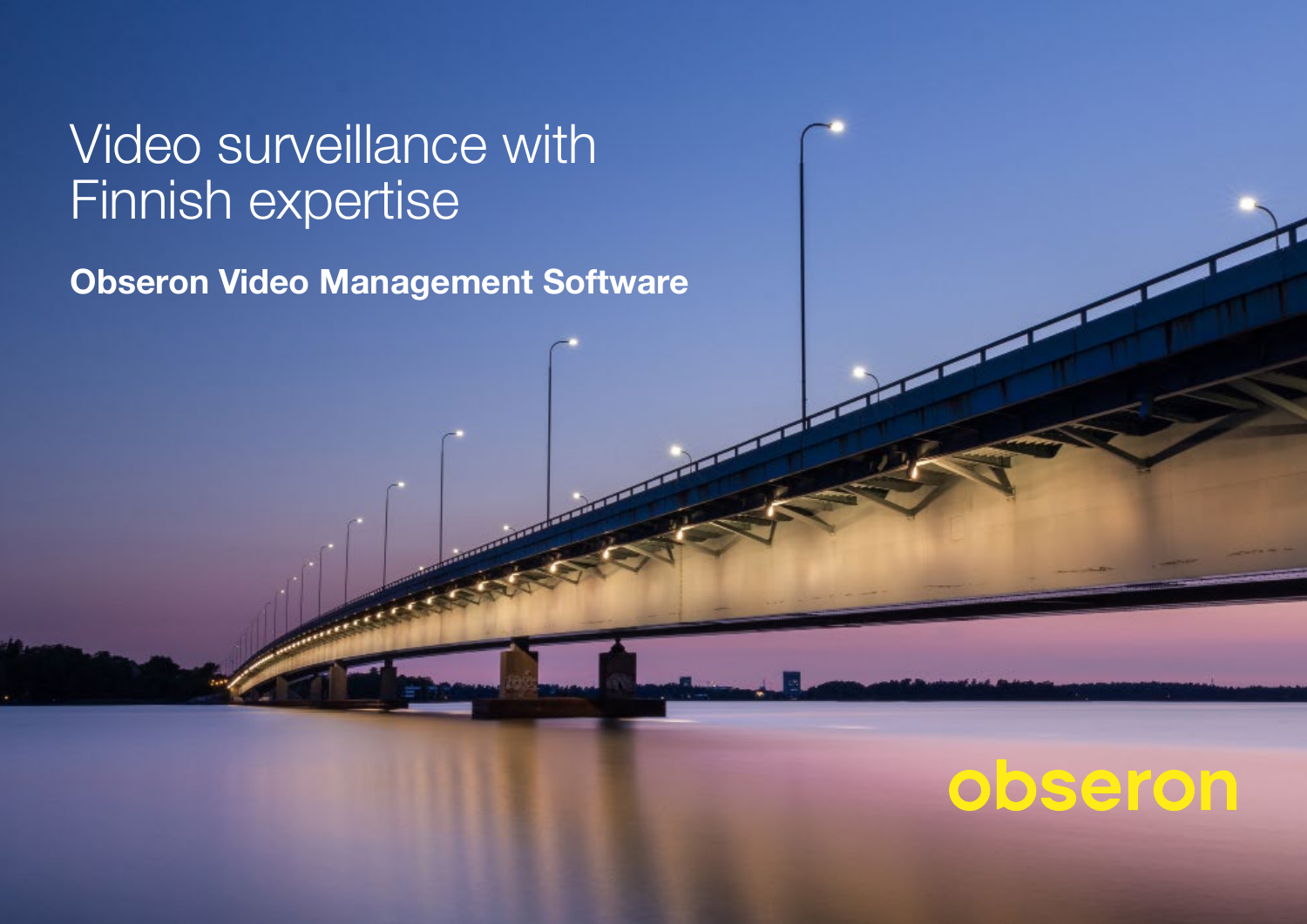## One software for all your cameras **Obseron streamlines surveillance**

Obseron is an easy-to-use software for the purpose of efficiently managing surveillance cameras and systems. Obseron is scalable to all kinds of video surveillance systems, and can be used on a desktop, as well as mobile devices using the Obseron mobile app. We already perform so many of our important daily tasks on laptops, smartphones and tablets, so why not video surveillance?

### **Made in Finland**

Finland is known the world over for excelling in technology, of which countless Finnish innovations are proof. Obseron software likewise is coded in Finland with Finnish expertise and know-how.

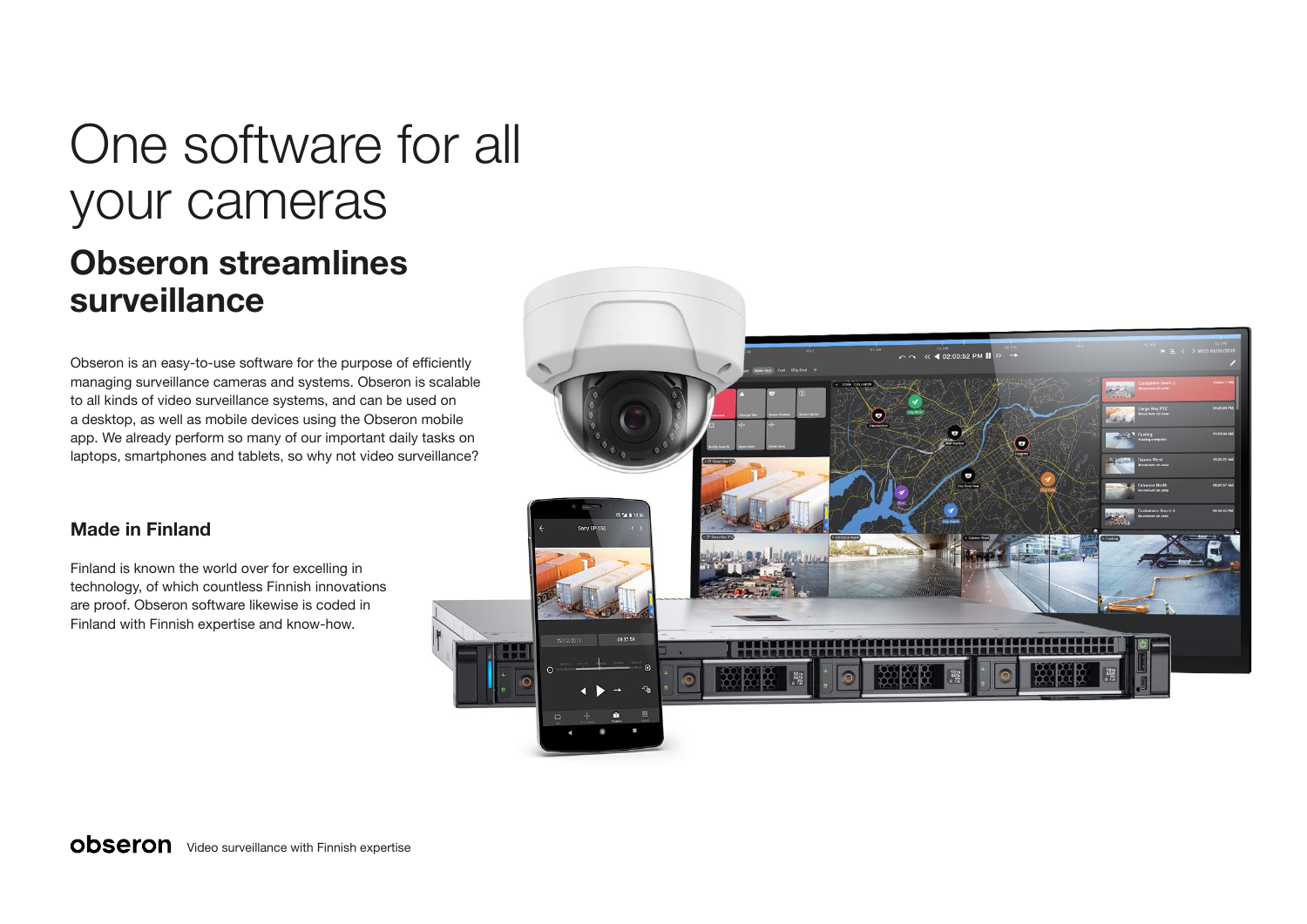

### Smashing boundaries **Obseron has numerous applications**

A good video surveillance software should serve the needs of its user, not vice versa. That is why Obseron is made to serve customers from a variety of different backgrounds, providing solutions to challenges in fields such as the following:

- Industry
- Shipyards
- Shopping malls
- Stores and supermarkets
- Stadiums and venues
- Parking areas
- Warehouses and logistics
- Construction sites
- Service stations
- **Restaurants and bars**
- Small businesses
- Housing companies
- Schools and daycare centers
- Private residences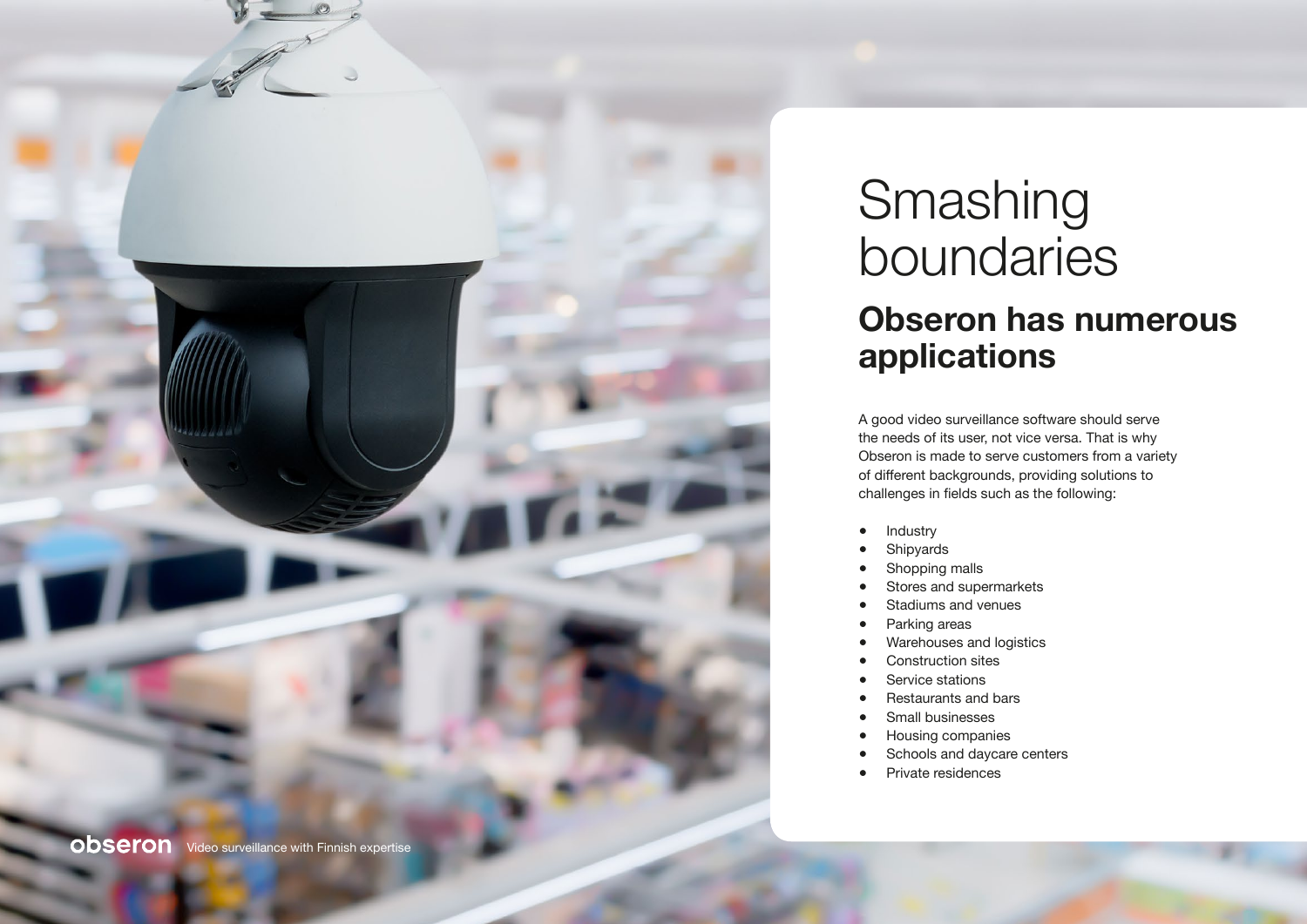# Efficient and effortless

### **Obseron gives video surveillance a boost with easy-to-use features**





Obseron enables all-encompassing remote surveillance of a business and its processes. The time-lapse feature allows insight into how projects are coming along, and surveying loading docks, finding missing packages and clearing up uncertainties related to importing and exporting goods has never been easier.



Access control becomes more difficult the more people and vehicles are on the move. The solution is in support provided by security cameras connected to Obseron. For instance, the software's motion detection will trigger an alarm and send a notification of unsactioned activity in a surveyed area.



### **Monitor processes See where you otherwise couldn't**

With Obseron you can have eyes in places where people simply can't go, such as robot work areas, areas for storing and handling hazardous materials, confined spaces, and areas with radiation or extreme hot or cold.



### **Prevent trespassing Theorem 2018** Ensure smooth flow of traffic

Surveillance cameras together with the Obseron license plate recognition feature enable opening gates and barriers remotely, which speeds up traffic and eliminates unnecessary traffic jams. Clearing up uncertainties after the fact also becomes easy when you have a clear record of which vehicles have passed through at what time.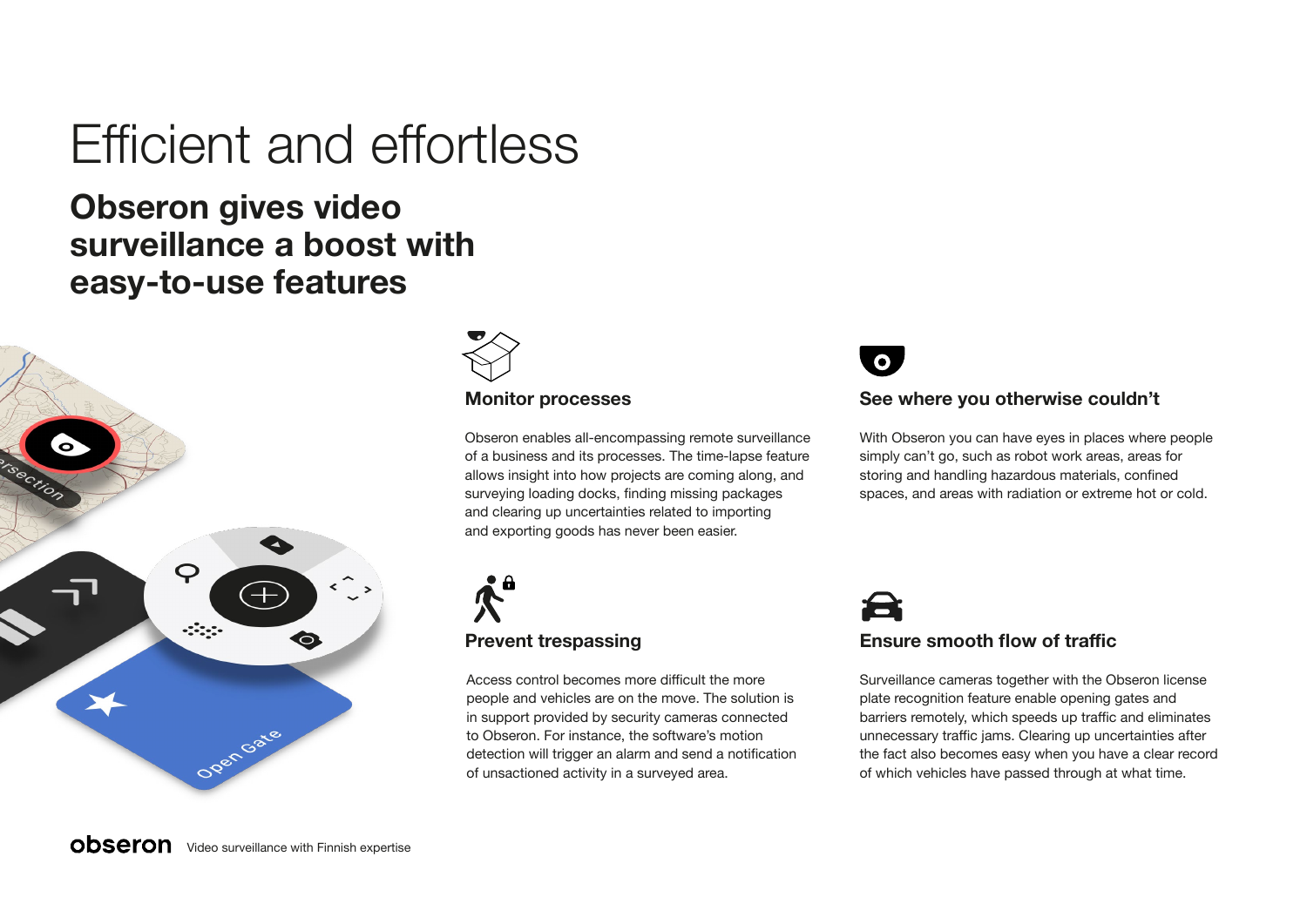## Uncover the hidden potential of your business **Obseron helps get the most out of video surveillance**

### **Eliminate loss**

An efficient security camera system is a powerful deterrent to potential thefts and break-ins. By preventing trespassing, security cameras help prevent loss resulting from burglaries. Video surveillance is also a powerful tool in preventing possible misuses at registers.

'An efficient security camera system is a deterrent to potential thefts and break-ins.'

A camera image is not affected by human awareness or error. When a camera monitors processes with constant efficiency, locating and fixing problems becomes all the more easy. In turn it is possible to ensure the safety of both staff and customers by preventing accidents and mishaps.

### **Prevent accidents Boost profitability**

Obseron enables getting an all-encompassing view of business practices and processes. This way it is possible to find bottlenecks in workflow and improve efficiency. When work becomes easier and less taxing, profitability goes up.

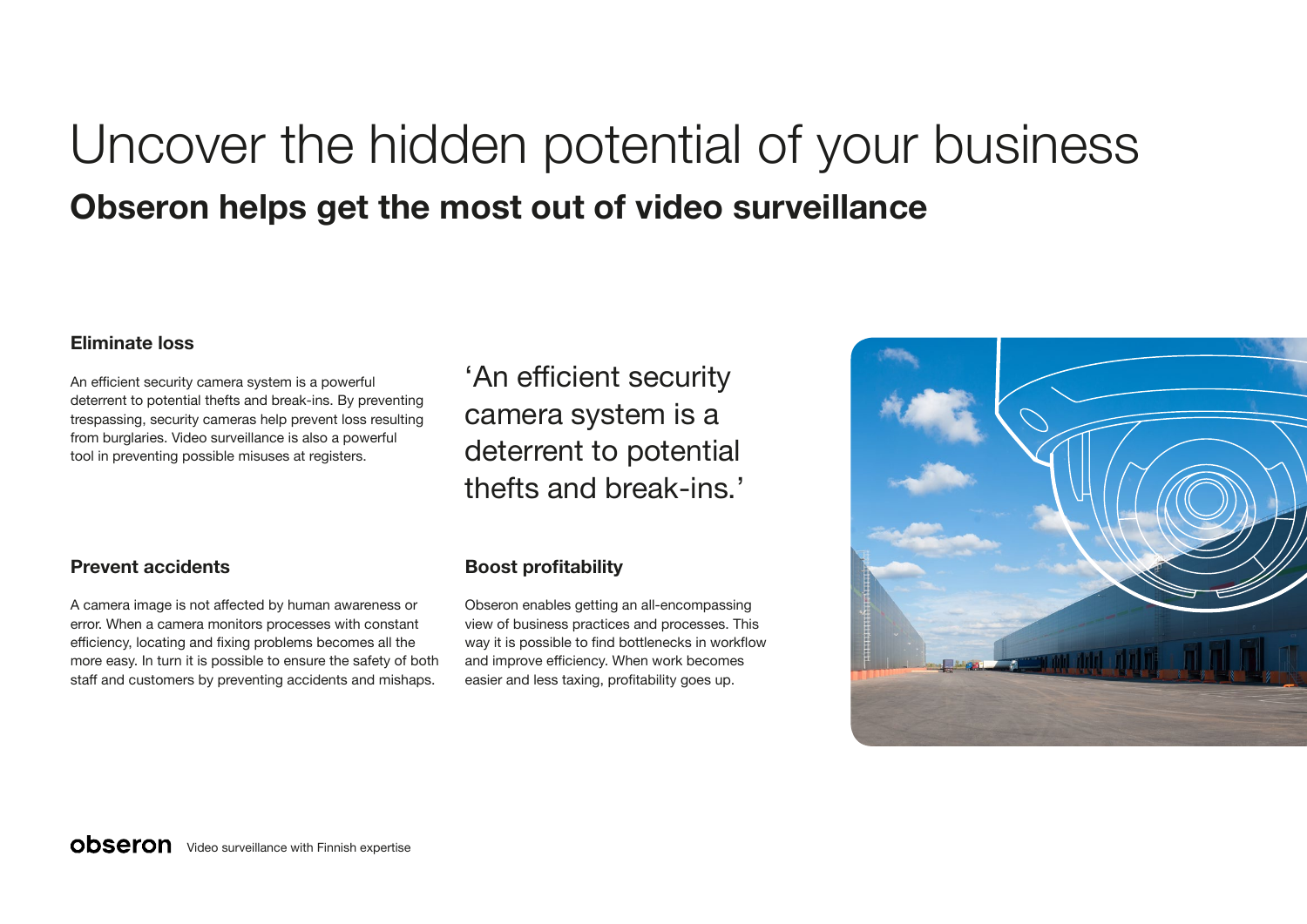# Easily scalable

### **Obseron adapts to different systems effortlessly**

Obseron is scalable to video surveillance systems of all sizes, making managing them effortless. Systems can consist of one or more recorders, as well as remote clients. Both IP and analog cameras can be connected to Obseron.

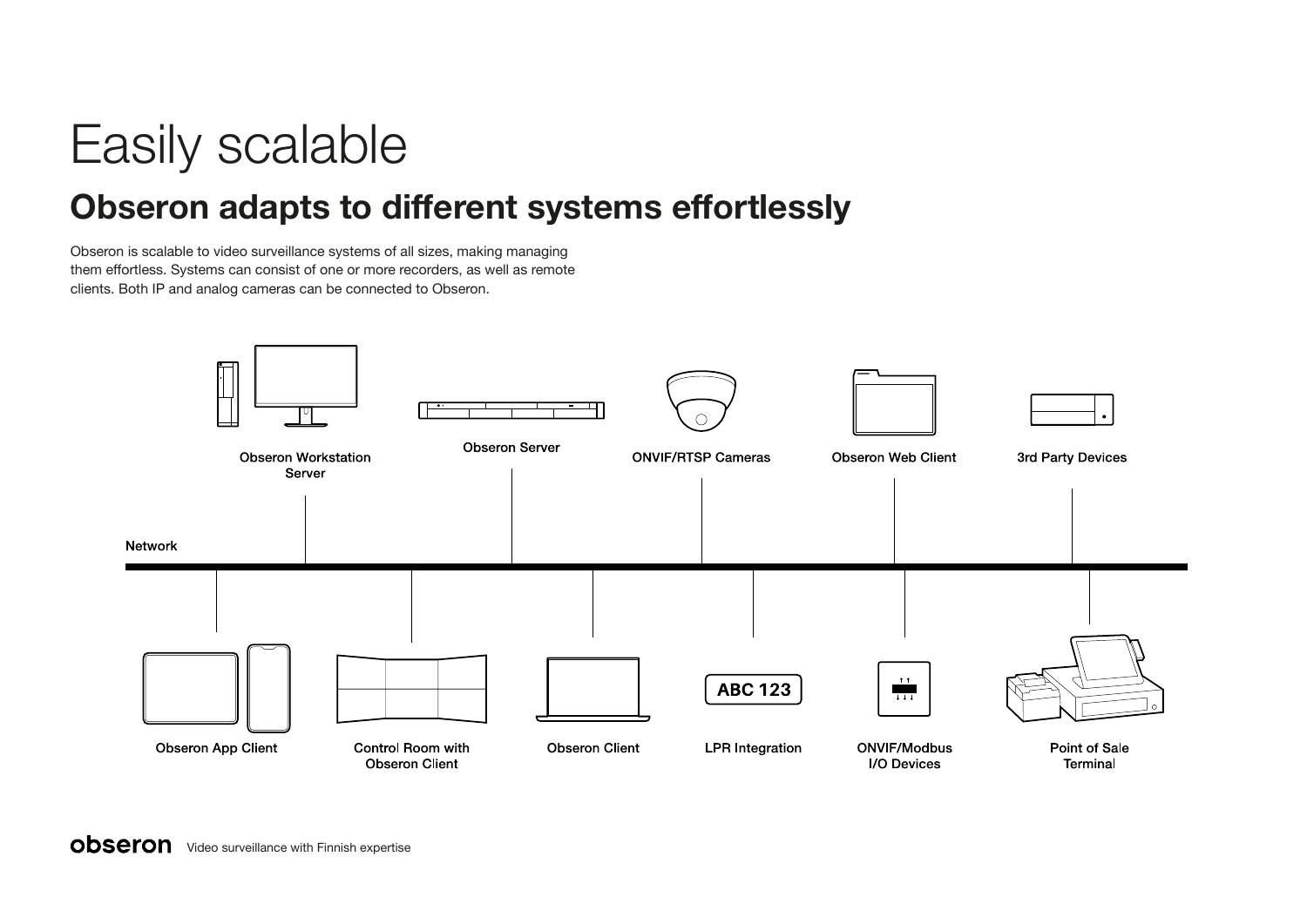# Modern solutions made cost-effective

### **Bring your old system up to speed**

Obseron can be used as part of a brand new system, or it can connected to an existing one. Whatever your hardware, with Obseron you can bring your old system up to date. In the absence of a pre-existing system, our large network of experts can deliver and help you choose the system best suited to your needs.

### **Regular updates to Obseron ensure your system is always up to date**

Obseron product development has been active since 2004. We know that software that might've been top of the line ten years ago, or even one year ago, is not guaranteed to be so today. That is why we offer regular updates to our software, so our clients always have an up-to-date program at their disposal.